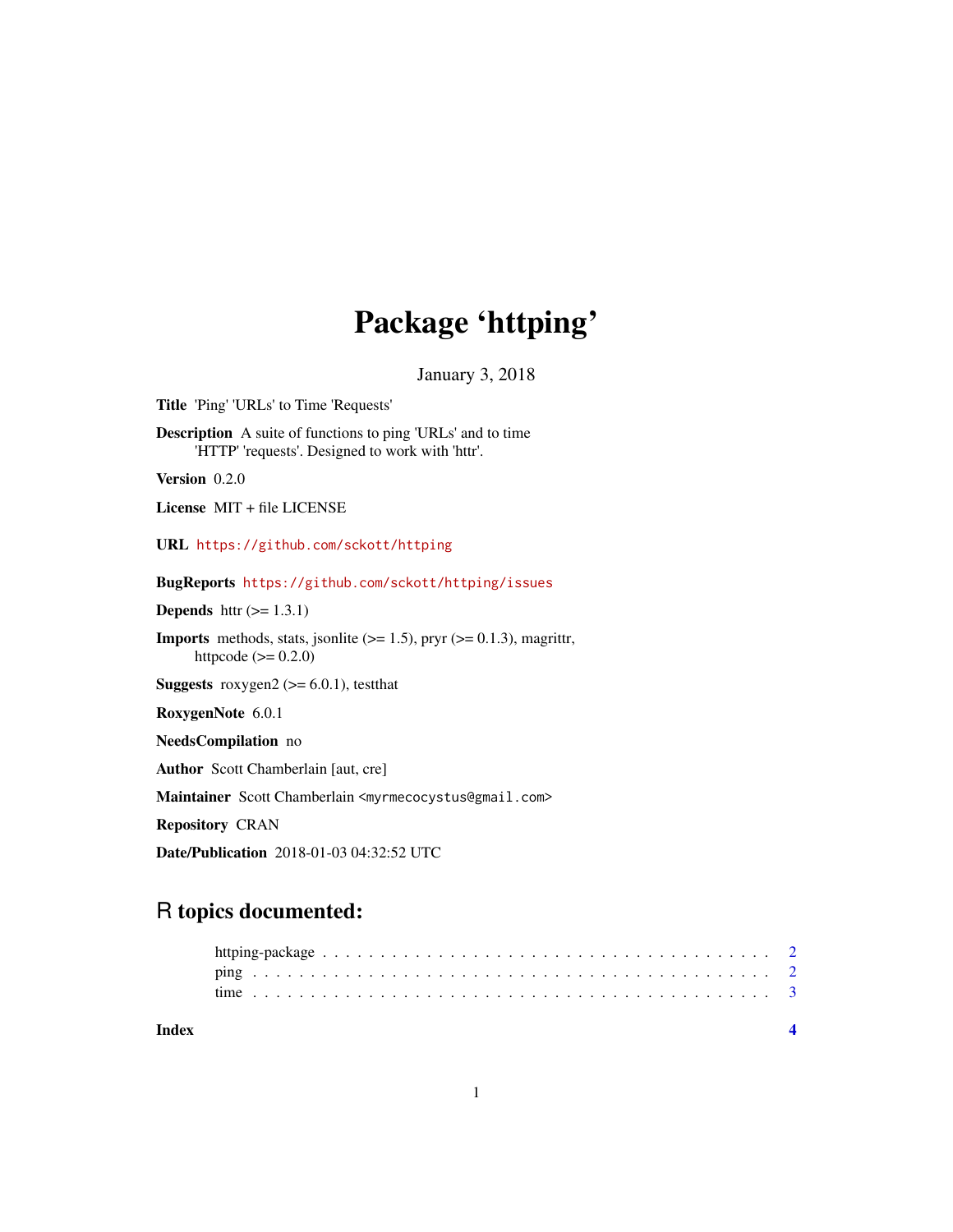<span id="page-1-0"></span>

#### Description

Ping urls to time requests

#### Pipes

You can use this function with or without pipes. We export the pipe  $\gg\$  in this package so you don't have to load it separately.

#### Author(s)

Scott Chamberlain <myrmecocystus@gmail.com>

ping *Ping a url, doing a single call, with any http verbs*

#### Description

Ping a url, doing a single call, with any http verbs

#### Usage

 $ping(url, verb = GET, ...)$ 

#### Arguments

| url                     | A url                                                        |
|-------------------------|--------------------------------------------------------------|
| verb                    | (character) An http verb, default: httr::GET()               |
| $\cdot$ $\cdot$ $\cdot$ | Any <b>httr</b> verb parameters passed on to those functions |

#### Examples

```
## Not run:
"https://mockbin.com/request" %>% ping()
ping("https://mockbin.com/request")
"https://mockbin.com/request" %>% ping(config=verbose())
ping("https://mockbin.com/request", config=verbose())
"https://mockbin.com/request" %>% ping(config=c(verbose(), accept_json()))
"https://mockbin.com/request" %>% ping()
"https://mockbin.com/request" %>% ping(verb=HEAD)
```

```
"https://mockbin.com/request" %>% ping(verb=PUT)
"https://google.com" %>% ping()
```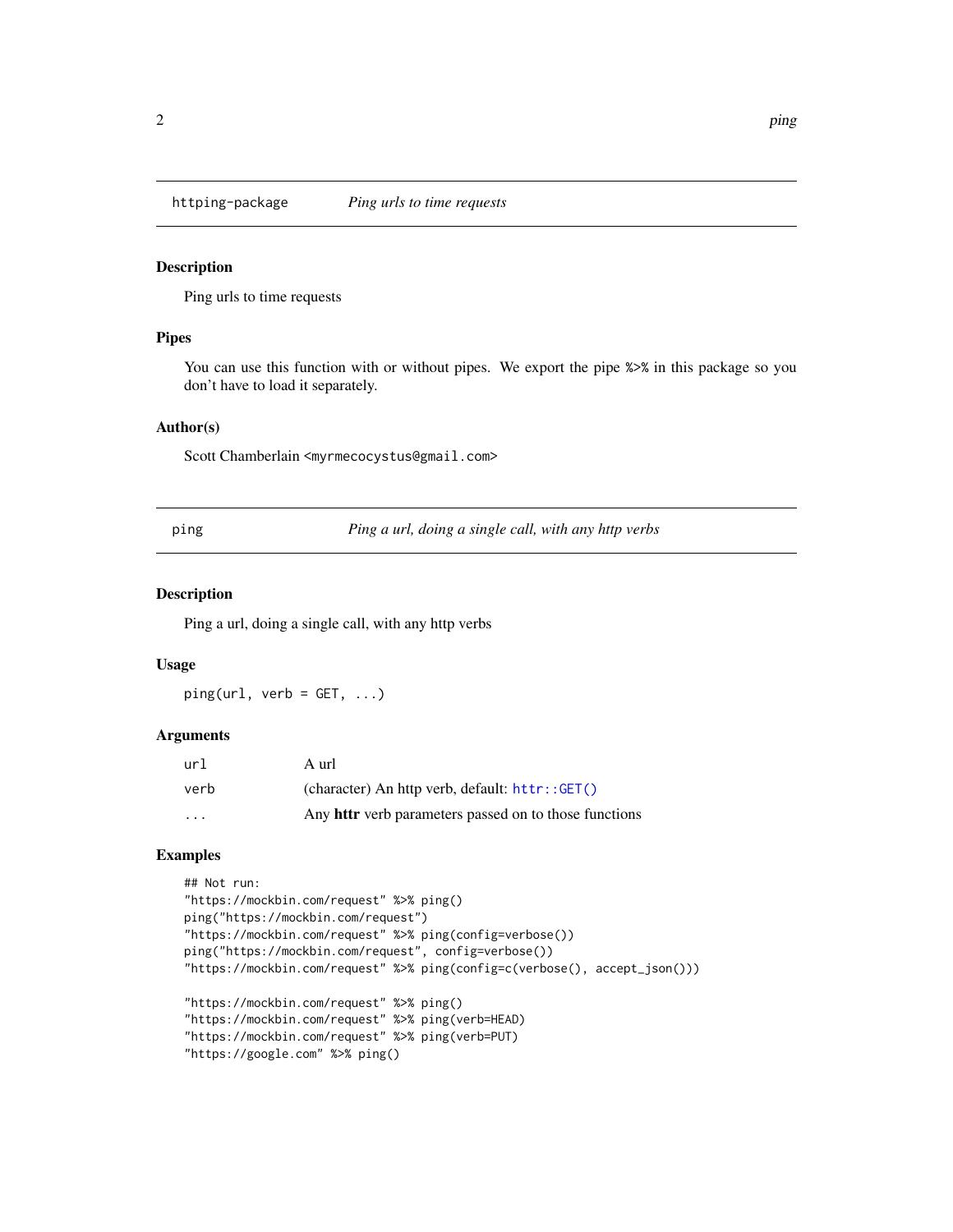<span id="page-2-0"></span>time 3

```
# pass just a port number, tries to resolve, fails if not found
# "9200" %>% ping()
# 9200 %>% ping()
# 9200 %>% ping(verb=POST)
# 9200 %>% ping(verb=HEAD)
# ping(9200)
# ping("9200")
## End(Not run)
```
time *Ping a url to time the request*

#### Description

Ping a url to time the request

#### Usage

```
time(.request, count = 10, delay = 0.5, flood = FALSE, verbose = TRUE,
  ...)
```
#### Arguments

| .request | A httr response object                                                      |
|----------|-----------------------------------------------------------------------------|
| count    | integer, Number of requests to do.                                          |
| delay    | integer, Seconds to delay successive calls by. Default: 0.5 seconds.        |
| flood    | logical; If TRUE, no delay between requests. If FALSE, delay by 0.5 second. |
| verbose  | logical; If TRUE, print progress.                                           |
| .        | Further args passed on to functions in httr                                 |

#### Examples

```
## Not run:
GET("https://mockbin.com/request") %>% time()
GET("https://api.github.com") %>% time()
GET("http://google.com") %>% time()
```
## End(Not run)